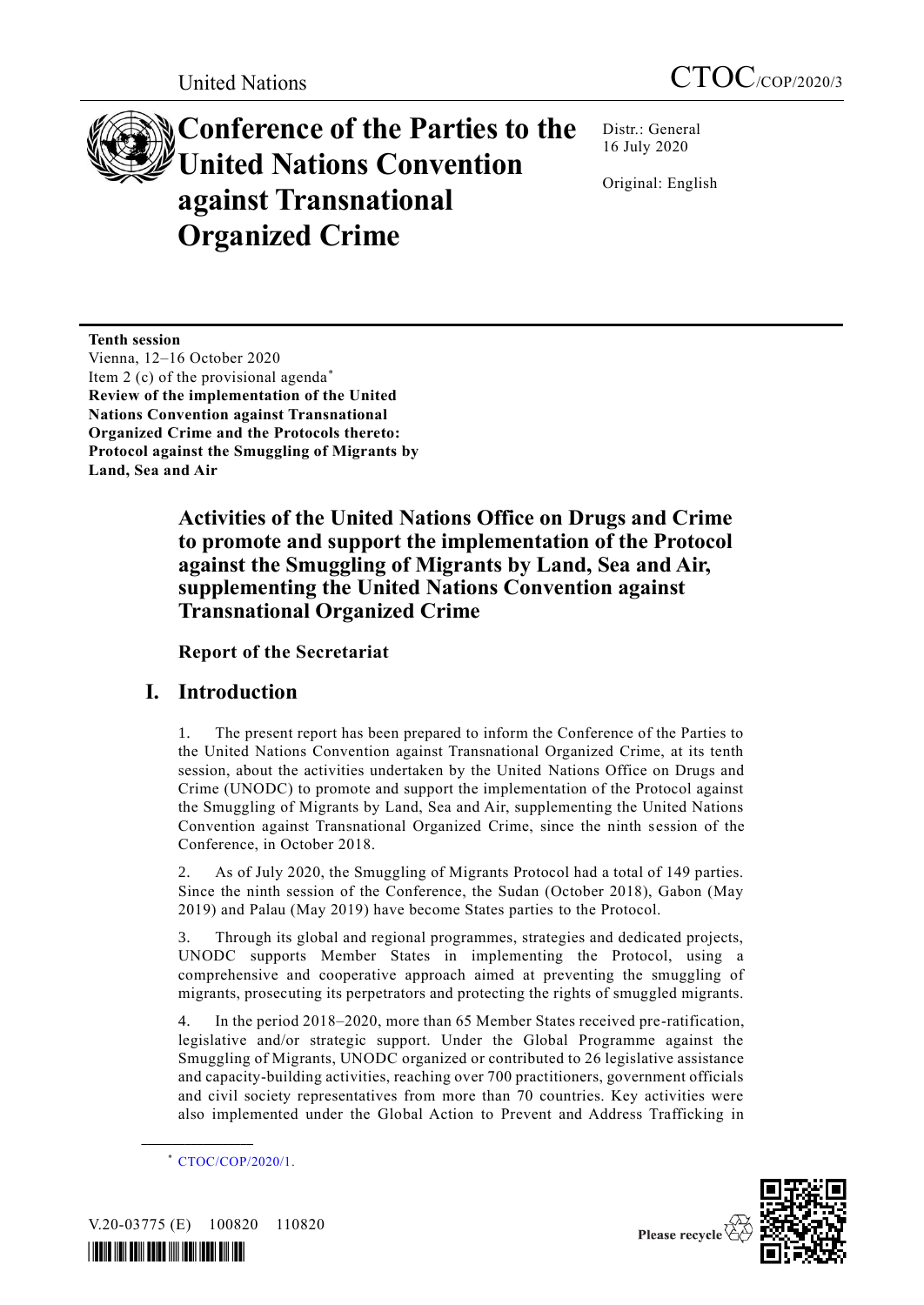Persons and the Smuggling of Migrants (GLO.ACT) in the 13 beneficiary countries of the first phase of the Global Action, which ended in 2019 (namely, Belarus, Brazil, Colombia, Egypt, Kyrgyzstan, the Lao People's Democratic Republic, Mali, Morocco, Nepal, the Niger, Pakistan, South Africa and Ukraine) and the five countries of the second phase (Afghanistan, Bangladesh, Iran (Islamic Republic of), Iraq and Pakistan). Current activities are implemented by UNODC in partnership with the International Organization for Migration (IOM).

5. In 2019, the Global Programme against the Smuggling of Migrants trained 424 criminal justice practitioners, government officials and civil society representatives (44 women, 159 men and a further 221 persons in events for which no gender breakdown was available). Four countries (Guatemala, Mali, Peru and Zambia) received targeted technical cooperation activities at the national level, with Zambia also receiving legislative assistance. The Programme organized a subregional workshop for the investigation and prosecution of the smuggling of migrants for border control authorities from Bolivia (Plurinational State of), Brazil, Colombia, Ecuador and Peru. Fifty-seven countries participated in technical cooperation activities addressing the smuggling of migrants (as well as trafficking in persons) at the national and regional levels. As a measure to address the impact of the coronavirus disease (COVID-19) pandemic, knowledge development efforts were carried out by means of remote capacity-building through the use of e-learning modules, which in the second quarter of 2020 were accessed by 203 practitioners (107 female, 96 male) from five countries (Chile, Guatemala, Malawi, Montenegro and North Macedonia) as well as Kosovo.<sup>1</sup> UNODC continues to monitor the impact of the pandemic to inform its support to Member States. A research brief published by UNODC in April 2020 noted that COVID-19 travel and movement restrictions seemed not to have stopped the movement of people fleeing conflict, human rights abuses, violence and dangerous living conditions and that the economic consequences of the pandemic were likely to lead to an increase in the flows of smuggling of migrants and trafficking in person from the most affected countries to more affluent destinations. <sup>2</sup>

# **II. Activities to assist States in the implementation of the Smuggling of Migrants Protocol**

6. In line with its mandate to prevent and counter organized crime in its various forms, UNODC continues to implement a comprehensive strategy to combat the smuggling of migrants. It includes technical cooperation programmes with Member States, upon request, for the implementation of the Smuggling of Migrants Protocol; support to intergovernmental processes; engagement in inter-agency cooperation; and coordination mechanisms and enhanced efforts in research and data collection.

### **A. Normative and policy work, knowledge development and inter-agency cooperation and coordination**

7. During the reporting period, UNODC continued to provide strategic and substantive support to intergovernmental bodies and processes and continued to cooperate closely with other United Nations entities, as well as regional intergovernmental and non-governmental organizations, to promote the objectives of the Smuggling of Migrants Protocol, ensure that the Protocol's standards and obligations were better understood and implemented, and foster synergies and partnerships to those ends.

**\_\_\_\_\_\_\_\_\_\_\_\_\_\_\_\_\_\_**

<sup>&</sup>lt;sup>1</sup> References to Kosovo shall be understood to be in the context of Security Council resolution [1244 \(1999\).](https://undocs.org/en/S/RES/1244(1999))

<sup>2</sup> UNODC "How COVID-19 restrictions and the economic consequences are likely to impact migrant smuggling and cross-border trafficking in persons to Europe and North America", Research Brief (May 2020).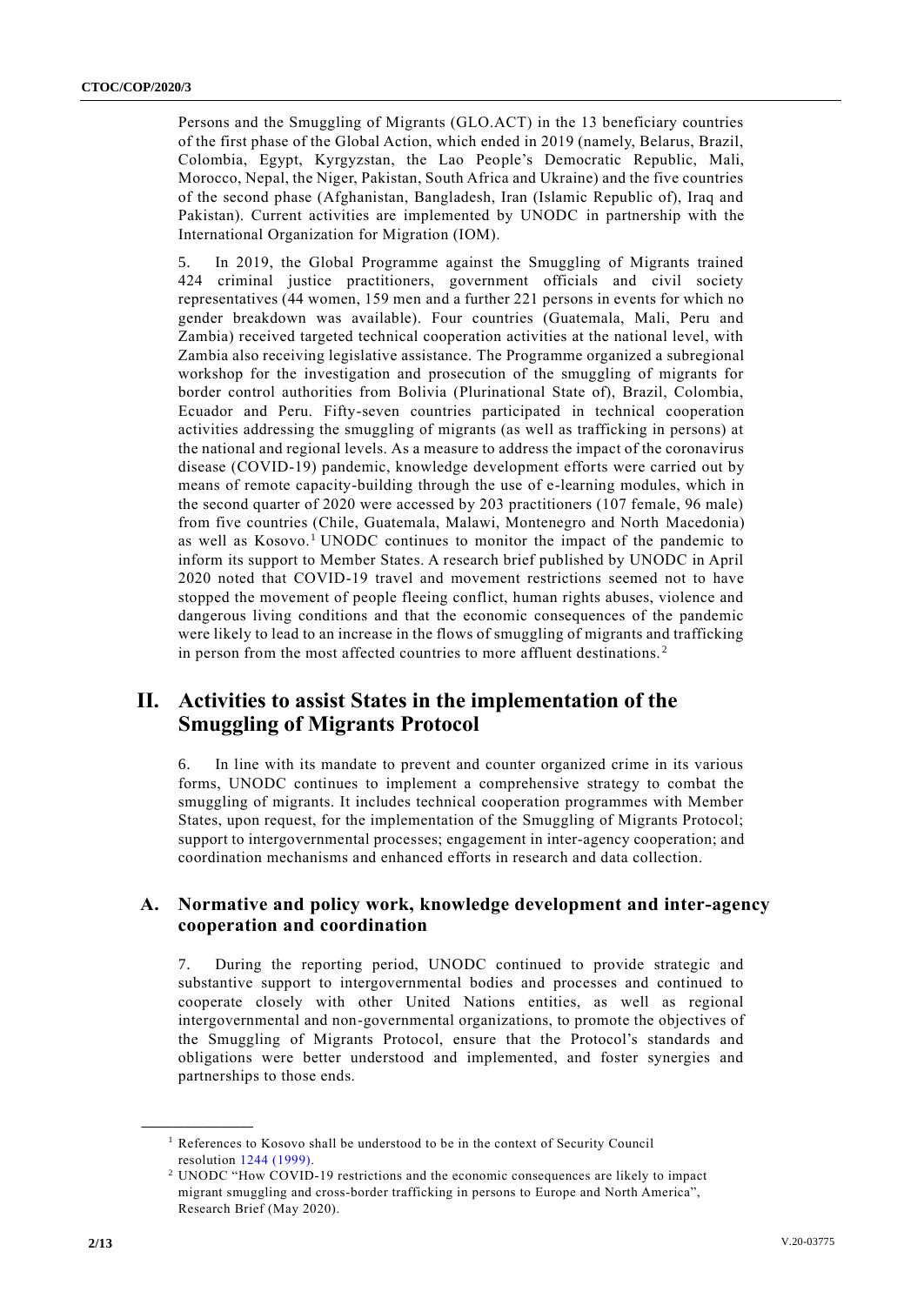#### **1. Support to intergovernmental bodies**

#### *Conference of the Parties to the United Nations Convention against Transnational Organized Crime*

8. During the reporting period, UNODC provided substantive support to the meeting of the intergovernmental Working Group on the Smuggling of Migrants, established by the Conference. At its sixth meeting, held in Vienna from 11 to 13 September 2019, the Working Group discussed the topics of information-sharing on the smuggling of migrants as a form of transnational organized crime and the smuggling of migrants by air and its facilitation through document fraud. In line with past practice, UNODC drafted thematic papers to support the Working Group's discussions on two topics: on information-sharing [\(CTOC/COP/WG.7/2019/2\)](http://undocs.org/CTOC/COP/WG.7/2019/2) and on the smuggling of migrants by air [\(CTOC/COP/WG.7/2019/3\)](http://undocs.org/CTOC/COP/WG.7/2019/3). UNODC prepared a further background paper compiling all recommendations made by the Working Group at its five previous meetings, organized chronologically and with a thematic index [\(CTOC/COP/WG.7/2019/5\)](http://undocs.org/CTOC/COP/WG.7/2019/5).

9. Prior to the tenth session of Conference, UNODC will also support and service the Working Group on the Smuggling of Migrants at its seventh meeting, to be held on 8 and 9 September 2020. In line with the planned thematic agenda items under discussion, supporting background papers had been prepared covering the following topics: (a) the impact of natural disasters, conflicts and crises, such as the COVID-19 pandemic, on trends in organized criminal groups and on routes for the smuggling of migrants, as well as good practices to support effective law enforcement cooperation during such crises to detect, investigate and prosecute such cases [\(CTOC/COP/WG.7/2020/2\)](http://undocs.org/CTOC/COP/WG.7/2020/2); and (b) successful strategies concerning the use of technology, including of information and communications technology, to prevent and investigate the smuggling of migrants and to mount a robust response to the increasing use of cyberspace by criminal groups [\(CTOC/COP/WG.7/2020/3\)](http://undocs.org/CTOC/COP/WG.7/2020/3).

10. UNODC further supported Member States in the preparatory phase of the Mechanism for the Review of the Implementation of the United Nations Convention against Transnational Organized Crime and the Protocols thereto, established by Conference at its ninth session, in 2018, in its resolution 9/1. At its fifth meeting, held in Vienna on 4 and 5 July 2018, the Working Group on the Smuggling of Migrants recommended for approval by the Conference the self-assessment questionnaire for the review of the implementation of the Smuggling of Migrants Protocol. During the reporting period, UNODC supported the intergovernmental expert group established in accordance with Conference resolution 9/1 in the process of finalizing and harmonizing all the self-assessment questionnaires for the review process in informal consultations and meetings.

#### *Commission on Crime Prevention and Criminal Justice*

11. The issue of the smuggling of migrants featured prominently at the twentyeighth session of the Commission on Crime Prevention and Criminal Justice, held in Vienna in May 2019. In addition to briefings for Member States on relevant work undertaken by UNODC in this area, three side events were organized to support the development of best practices and the sharing of information on the issue. The first side event was on cooperation between the European Union and UNODC in preventing and addressing trafficking in persons and the smuggling of migrants; a second side event was on Operation Andes, a successful international migrant smuggling investigation supported by the International Criminal Police Organizatio n (INTERPOL) and UNODC; and a third side event examined how universities can contribute to transforming practices to combat human trafficking and migrant smuggling.

12. In 2020, the twenty-ninth session of the Commission on Crime Prevention and Criminal Justice, originally scheduled to take place from 18 to 22 May, was postponed due to the COVID-19 pandemic, provisionally to the last quarter of 2020. The prominent theme of the twenty-ninth session of the Commission is "Effective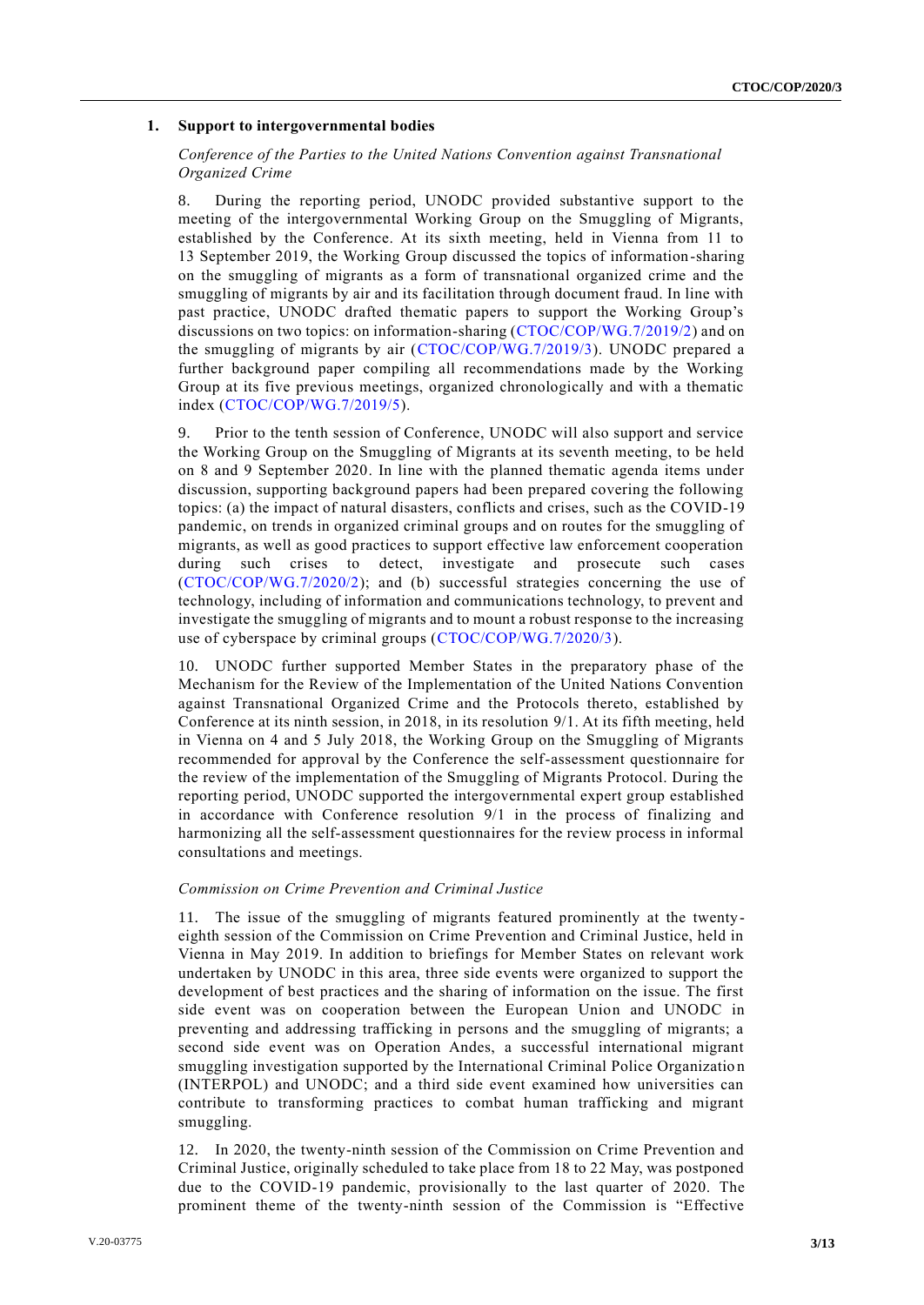measures to prevent and counter the smuggling of migrants, while protecting the rights of smuggled migrants, particularly women and children, and those of unaccompanied migrant children". To support consideration of that issue, UNODC prepared a discussion guide for the thematic discussion [\(E/CN.15/2020/6\)](http://undocs.org/E/CN.15/2020/6) identifying issues for consideration and proposing issues for future attention.

#### *Congress on Crime Prevention and Criminal Justice*

13. UNODC prepared several thematic papers to support the relevant discussion at the Fourteenth United Nations Congress on Crime Prevention and Criminal Justice, originally scheduled for April 2020 and which has been postponed due to the COVID-19 pandemic. Among other reports, the report of the Secretary-General on the state of crime and criminal justice worldwide [\(A/CONF.234/3\)](http://undocs.org/A/CONF.234/3) details the available information on the smuggling of migrants, and the background paper on current crime trends, recent developments and emerging solutions, in particular new technologies as means for and tools against crime [\(A/CONF.234/11\)](http://undocs.org/A/CONF.234/11) discusses how information and communication technologies are used by smugglers, as well as by police to investigate migrant smuggling crimes.

#### *General Assembly*

14. During the reporting period, UNODC continued to provide substantive support to Member States in discussions on the development and implementation of General Assembly resolutions relating to countering the smuggling of migrants and the implementation of the Smuggling of Migrants Protocol.

15. A number of resolutions were adopted during the reporting period to support enhanced responses to prevent and counter the smuggling of migrants, in line with the UNODC mandate. In its resolution [74/148](http://undocs.org/A/RES/74/148) on the protection of migrants, the General Assembly encouraged States to design more effective measures to protect migrants, including by preventing and combating the smuggling of migrants.

16. In its resolution [74/177,](http://undocs.org/A/RES/74/177) entitled "Strengthening the United Nations crime prevention and criminal justice programme, in particular its technical cooperation capacity", the General Assembly called upon Member States to consider ratifying or acceding to the Smuggling of Migrants Protocol and to reinforce international cooperation for preventing and combating the smuggling of migrants and for the prosecution of smugglers, while effectively protecting the rights and respecting the dignity of smuggled migrants. The Assembly also urged UNODC to continue to provide technical assistance to Member States in accordance with the Protocol.

17. In its resolution [74/127,](http://undocs.org/A/RES/74/127) entitled "Violence against women migrant workers", in which the Assembly also invited Member States to ratify the Smuggling of Migrants Protocol.

18. During the reporting period, the Office continued to provide substantive input for the drafting of relevant reports of the Secretary-General on the implementation of General Assembly and Security Council resolutions on issues related to migration and the smuggling of migrants.

#### *Security Council*

19. In its resolution 2491 [\(2019\),](https://undocs.org/S/RES/2491(2019)) the Security Council renewed measures to address the smuggling of migrants and trafficking in persons, as well as the inspection and seizure of vessels off the coast of Libya, setting out a comprehensive framework to enhance security and reinforce and promote the rule of law in the country.

20. UNODC supported the development of the related reports of the Secretary-General submitted to the Security Council detailing progress in implementing Council resolution [2491 \(2019\),](https://undocs.org/S/RES/2491(2019)) focusing on the implementation by UNODC of measures to combat migrant smuggling in Libya and on data collection and capacity-building efforts.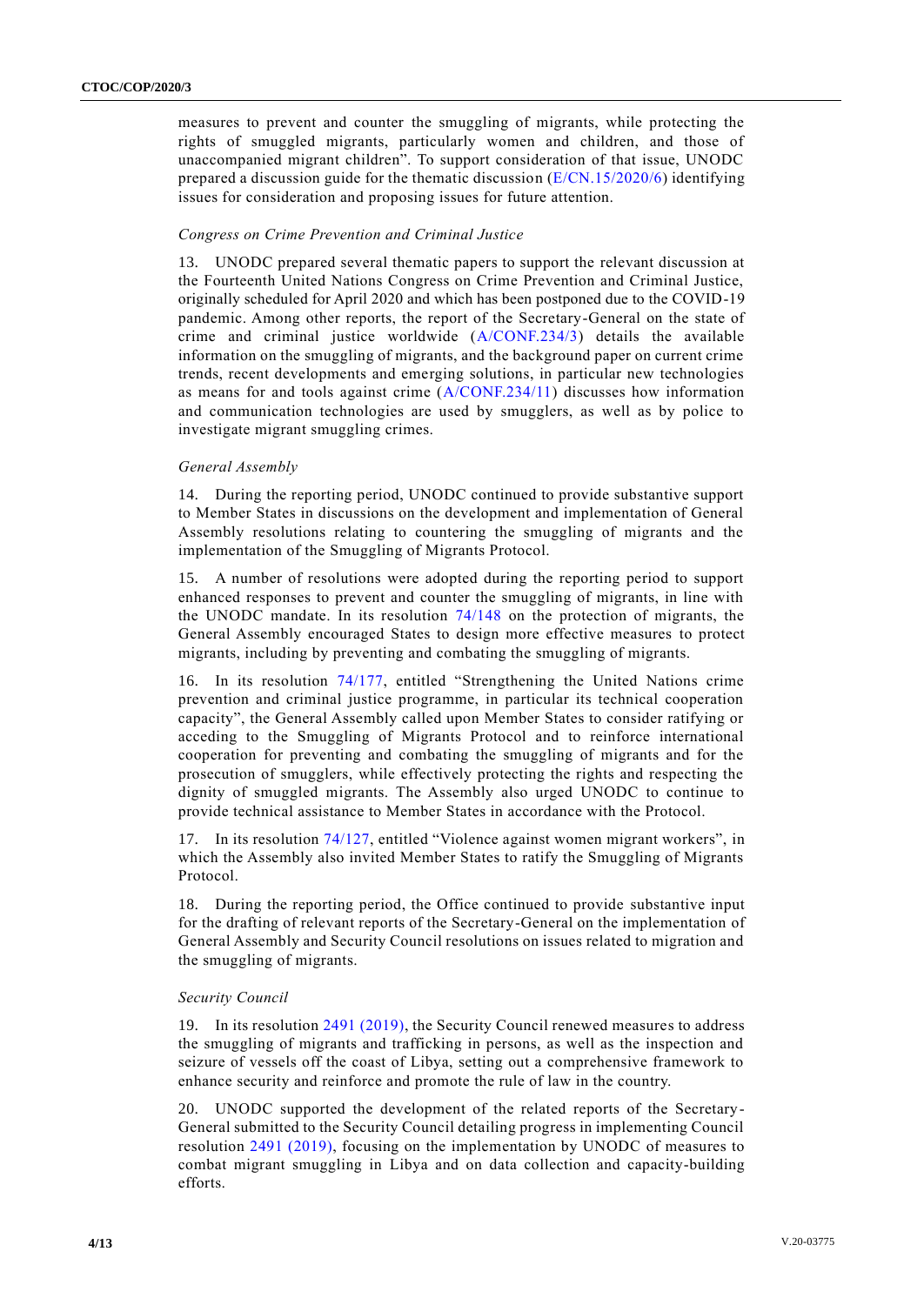#### **2. Participation in inter-agency and regional coordination and cooperation mechanisms**

21. UNODC is strongly engaged in several thematic inter-agency mechanisms to advance the international agenda for countering the smuggling of migrants and trafficking in persons, including in the context of international migration, in line with targets 5.2, 8.7, 10.7 and 16.2 of the Sustainable Development Goals and the overall Goal 17.

22. UNODC is a member of the Executive Committee of the global United Nations Network on Migration, established by the Secretary-General to support implementation by Member States of the Global Compact for Safe, Orderly and Regular Migration, endorsed by the General Assembly in its resolution [73/195.](http://undocs.org/A/RES/73/195) UNODC participates in the Network's global core and thematic working groups, working to establish a global knowledge platform and a connection hub to develop tailor-made responses to migration; empower Member States in developing and implementing national implementation plans related to the Global Compact; strengthen the United Nations capacity at the global, regional and country levels to provide such support to Member States; enhance national capacity for data collection, analysis and dissemination on migration-related issues; and promote alternatives to detention for irregular migrants.

23. In the reporting period, UNODC contributed to the establishment, and supported the activities, of more than 15 national and regional migration networks and thematic issue-based coalitions in most regions of the world, working closely with United Nations country teams and governmental counterparts to support the national efforts to implement the Global Compact and its related review process.

24. For example, UNODC is part of the United Nations regional migration network for West and Central Africa and regularly participates in the work of the Mixed Migration Working Group established in its framework. At the national level, UNODC is an active member of the national migration networks in Mali, Mauritania and the Gambia.

25. In line with its mandates, UNODC provides, in particular, support to Member States in the implementation of Global Compact objectives 9 (Strengthen the transnational response to smuggling of migrants) and 10 (Prevent, combat and eradicate trafficking in persons in the context of international migration), by strengthening the rule of law and enhancing crime prevention and criminal justice responses to prevent and counter organized crime while protecting its victims.

26. UNODC is engaged in supporting Member States as they tailor responses under the Global Compact to address the impact of the COVID-19 pandemic and provide enhanced protection and assistance to the most vulnerable populations, including stranded migrants, regardless of their status. Among other interventions, at the request of the counter-trafficking unit of the police in Jordan, UNODC supported a coordinated response by international and national agencies to procure sanitation materials, protective equipment, medical kits and COVID-19 testing units for first responders in contact with vulnerable populations, including smuggled migrants.

27. The Office continues to play a primary role within the Bali Process on People Smuggling, Trafficking in Persons and Related Transnational Crime. UNODC actively participates in high-level policy dialogues and practical capacity-building activities with the 49 members of the Bali Process, including through its Regional Support Office, its various working groups and its Task Force on Planning and Preparedness. The Seventh Bali Process Ministerial Conference, held in August 2018, achieved significant outcomes in addressing people smuggling, human trafficking and irregular migration in the region. Members of the Bali Process issued the Declaration of the Seventh Ministerial Conference of the Bali Process, in which they reaffirmed the inaugural 2016 Bali Declaration and committing themselves to enhanced cooperation on addressing migrant smuggling, improving the sharing of information and policies, promoting regular migration pathways and countering criminal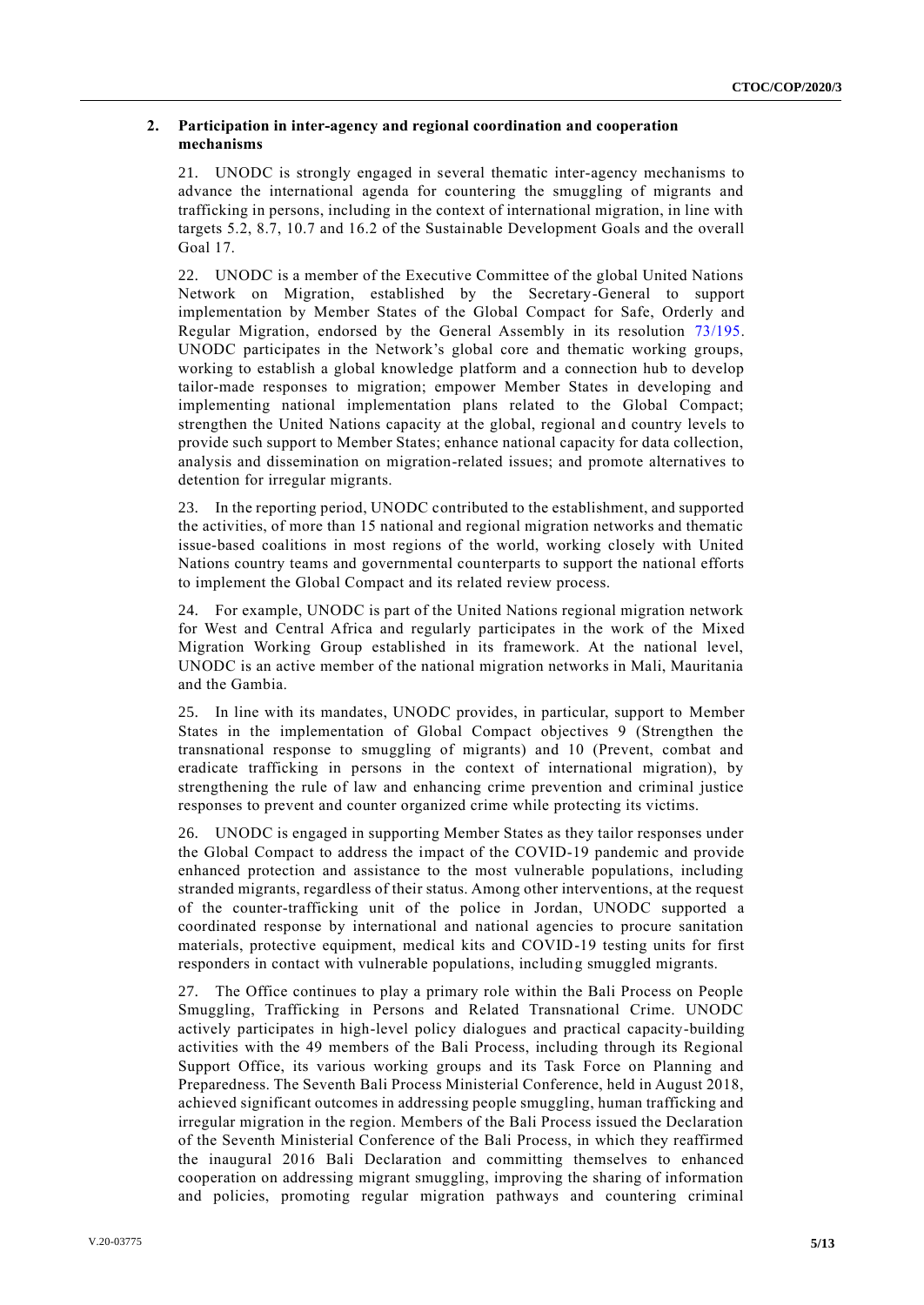networks. In addition, UNODC participated in the Global Forum on Migration and Development regional consultations held in June and July 2020.

28. During the reporting period, UNODC actively participated in inter-agency and regional coordination and cooperation mechanisms to strengthen regional coordinated responses to trafficking in persons and smuggling of migrants in West and Central Africa.

29. In support of the Group of Five for the Sahel (G5 Sahel), UNODC organized, in Burkina Faso in July 2019, a high-level regional meeting on the G5 Sahel Security Cooperation Platform for sharing information related to cases of trafficking in persons and smuggling of migrants. Recommendations were formulated on collecting and sharing data on trafficking in persons and smuggling of migrants at the national and regional levels.

30. Following the first regional meeting of G5 Sahel, UNODC supported the organization of a workshop, held in Mali in December 2019, on strengthening the criminal intelligence system of the countries of G5 Sahel, including as related to trafficking in persons and smuggling of migrants. The aim of the event was to strengthen the G5 Sahel intelligence system and structure in order to harmonize and streamline information-sharing among its members and to strengthen knowledge of existing tools and models on criminal intelligence.

31. Since the COVID-19 outbreak in West Africa, UNODC has been organizing online training sessions on providing virtual assistance for the G5 Sahel Security Cooperation Platform, including 12 virtual workshops aimed at providing the Platform with an effective criminal information sheet for the collection of intelligence information on smuggling of migrants and trafficking in persons. The first webinar was delivered in April 2020.

32. UNODC organized and provided technical support for the first regional conference, held in Dakar in March 2019, for focal points from the States parties to the Niamey joint declaration of 16 March 2018 on combating the smuggling of migrants and trafficking in persons. The regional conference, held to establish the permanent monitoring mechanism of the Niamey joint declaration, brought together focal points from African and European signatories of the Niamey joint declaration: Burkina Faso, Chad, Côte d'Ivoire, France, Gambia, Germany, Guinea, Italy, Mali, Mauritania, Netherlands, Niger, Nigeria, Senegal, Spain and the United Kingdom of Great Britain and Northern Ireland. The European Union was also represented as a multilateral partner. On that occasion, UNODC presented a matrix of activities developed by Member States to prevent and counter trafficking in persons and the smuggling of migrants at the national, regional and international levels. UNODC also presented a table of indicators and targets for measuring the progress made towards the achievement of the recommendations outlined in the Niamey joint declaration.

In October 2019, UNODC facilitated the organization of the second regional conference of directors general and high commanders of internal security forces and senior justice officials on the permanent monitoring mechanism of the Niamey joint declaration, held in Abidjan, Côte d'Ivoire. On that occasion, senior officials from States that signed the Niamey joint declaration discussed the various developments in the fight against trafficking in persons and the smuggling of migrants and made new recommendations for effectively combating those crimes. The high-level meeting also provided an opportunity for UNODC to present its liaison magistrate initiative, including the results, lessons learned and challenges. The initiative contributes to enhancing international judicial cooperation between European and West African countries to fight trafficking in persons and the smuggling of migrants and, more specifically, to streamlining procedures to facilitate the provision of mutual legal assistance among Member States.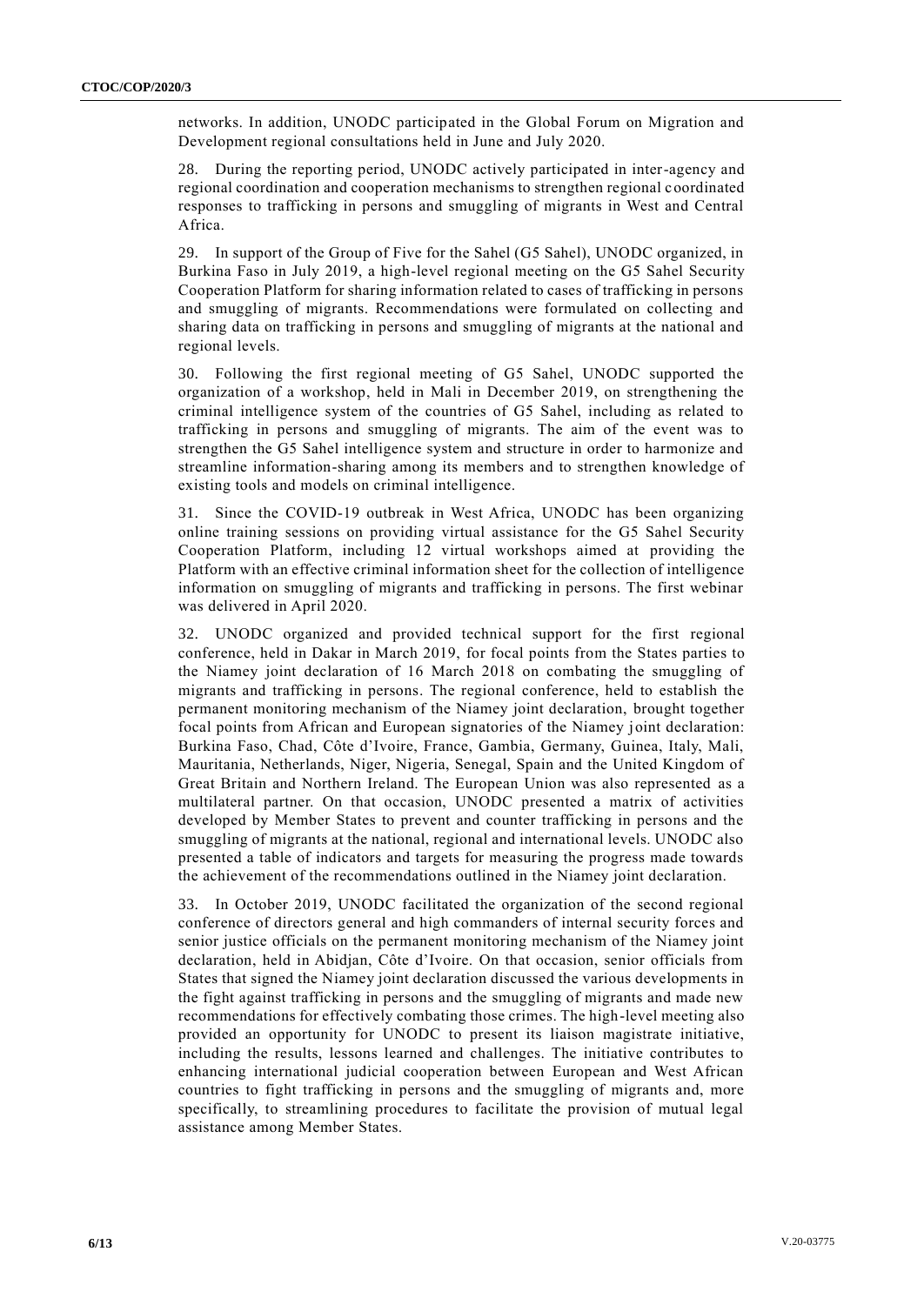#### **3. Development of knowledge and normative and policy guidance and tools**

34. Since October 2018, UNODC has published e-learning modules on the smuggling of migrants, including modules entitled "Introduction to smuggling of migrants", "Investigative approaches to the smuggling of migrants" and "Investigative techniques to counter smuggling of migrants", in Serbian and the Macedonian language.

35. The Smuggling of Migrants Knowledge Portal, powered by the Sharing Electronic Resources and Laws on Crime (SHERLOC) portal, was launched by UNODC in 2017 and has continued to expand. The Portal is composed of three databases: a case law database containing, as of June 2020, 801 cases from 44 jurisdictions; a database of legislation containing, as of June 2020, 245 pieces of legislation from 99 countries; and a bibliographical database containing 384 entries. The goal of the Portal is to strengthen the capacity of Member States to fight impunity and increase accountability by successfully investigating and prosecuting smuggling of migrants cases, which the Portal accomplishes through the collection, analysis, review and dissemination of court cases from various jurisdictions and different legal systems and through the collation of related information on legislation, strategies and available literature. UNODC has been using the case law database as a source of information to develop additional normative and policy guidance documents and technical assistance tools.

36. In the last quarter of 2018, UNODC held an expert meeting to identify and draw on lessons learned in order to improve the Smuggling of Migrants Knowledge Portal and the Trafficking in Persons Knowledge Portal and devise strategic directions for their future development and strengthening. Furthermore, UNODC developed 27 analytical case briefs that highlight key issues regarding migrant smuggling cases, such as jurisdiction on the high seas, financial or other material benefit, the differences between criminal groups and organized criminal groups, the differences between human trafficking and migrant smuggling, and investigative techniques. Finally, UNODC fostered partnerships with Member States, international organizations, academic institutions, civil society and international law firms for the further expansion of the Smuggling of Migrants Portal.

37. UNODC is further expanding the knowledge base on migrant smuggling, both by engaging more closely with civil society and academia and by analysing States' judicial practice, and is enhancing its efforts to mainstream gender in its work. In 2019, UNODC completed a case analysis of women in migrant smuggling, bringing to light some of the patterns characterizing the involvement of women in migrant smuggling ventures and the criminal justice response to it. Later in 2019, UNODC consulted with international experts on the impact of the implementation of the Smuggling of Migrants Protocol and gaps in its understanding. In order to address some of those gaps, UNODC is undertaking a study, launched in mid-2020, on the gender dimensions of aggravated smuggling offences. The aims of the project are (a) identifying in selected transit regions the prominent forms of aggravating circumstances to smuggling offences as described in article 6 of the Smuggling of Migrants Protocol; (b) understanding the criminal justice response to those aggravating circumstances and related crimes of which smuggled migrants may have become victims; and (c) carrying out those aims with a gender lens.

38. In the context of the Education for Justice (E4J) initiative, under the Global Programme for the Implementation of the Doha Declaration, UNODC developed during the reporting period a series of educational tools and materials to empower educators to teach the next generation about topics related to the prevention of crime and the promotion of the rule of law.

39. Those diverse tools and materials were developed for all educational levels – primary, secondary and tertiary – and can either be used directly, in that original form, by interested parties, or be adapted to a country's national context. For secondary education, UNODC has developed a video and teacher's guide aimed at critically engaging students aged 13 to 18 so that they understand the meaning and impact of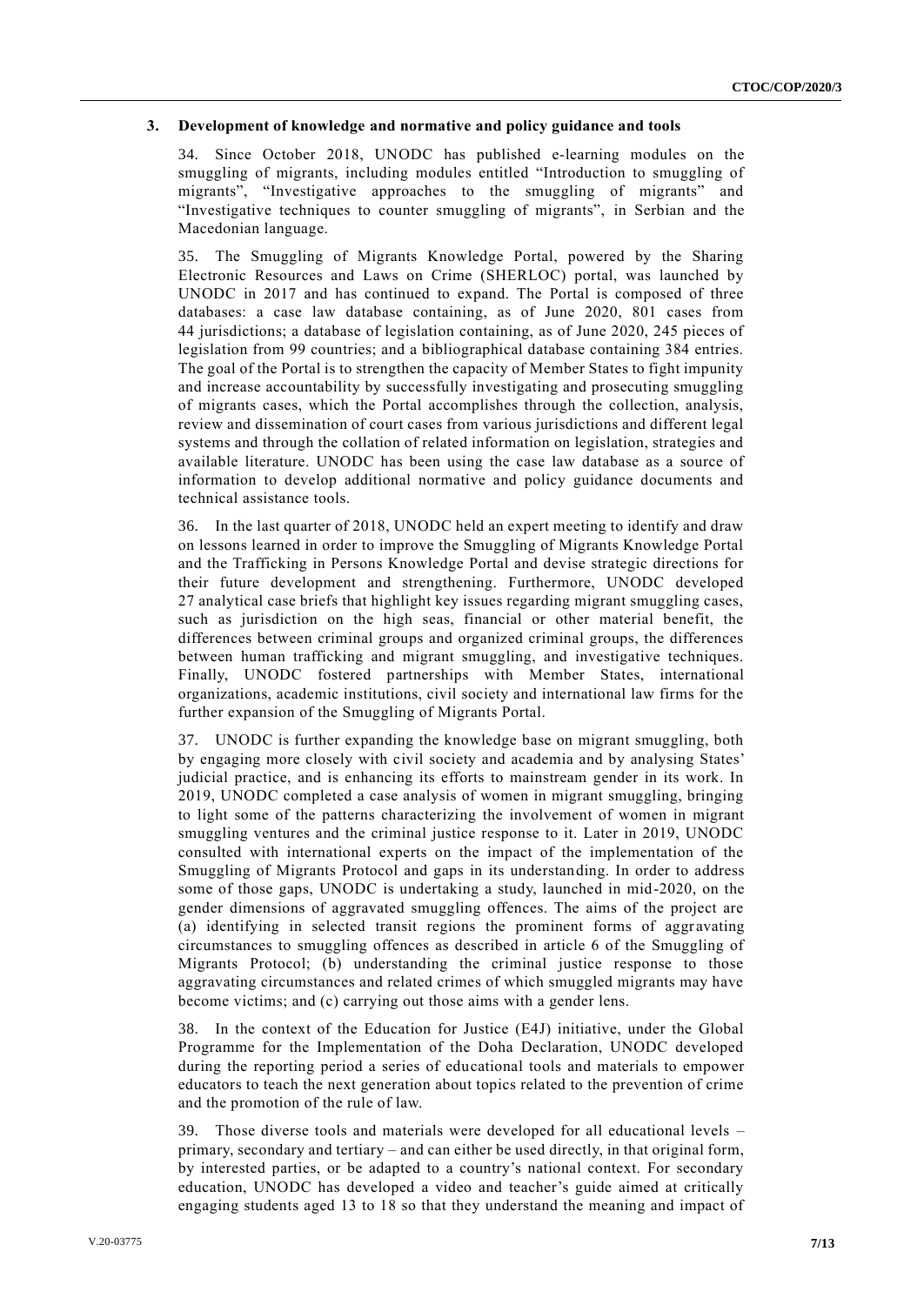the smuggling of migrants and other acts linked to smuggling of migrants. In addition, a comic book series entitled "San Servolo" has been developed to make the topic of migrant smuggling accessible to secondary level students, engaging them through the medium of comics. At the tertiary level, UNODC has partnered with more than 100 academics and developed nine peer-reviewed modules on the smuggling of migrants (five modules on smuggling of migrants and four cross-cutting modules that also address trafficking in persons), accompanied by a teaching guide. A series of three videos has been developed, as supporting teaching materials, to introduce the topics of trafficking in persons and smuggling of migrants, human rights and gender. Finally, two additional modules, one in Spanish for Latin America and one in French for francophone Africa, have been developed adapting the material to those regional contexts.

## **B. Promoting and supporting the implementation of the Smuggling of Migrants Protocol through technical cooperation**

40. To support effective and coherent implementation of the Smuggling of Migrants Protocol, during the reporting period UNODC pursued technical a ssistance and capacity-building efforts in more than 65 countries, including in Latin America and the Caribbean, Africa, Asia, the Middle East and Europe. In addition, UNODC and the European Union launched the GLO.ACT Asia and the Middle East project for the period 2018–2022.

41. UNODC supported the establishment of informal networks of practitioners in Latin America and West Africa. One such network was the Ibero-American Network of Specialized Prosecutors against Trafficking in Persons and the Smuggling of Migrants, which, with UNODC assistance, agreed on the development of joint investigation teams on trafficking and migrant smuggling in the region and adopted guidelines to support their establishment.

42. In November 2018, UNODC delivered a training session on the smuggling of migrants as a substantive contribution to the training of officials of the Libyan Coast Guard, organized by the European Union military operation in the Southern Central Mediterranean (EUNAVFOR MED), as part of its operation Sophia, and held at the naval base of La Maddalena, Sardinia, Italy. Sixty-four military personnel were provided with core information and training required to conduct routine activities on board an offshore patrol vessel, with particular lessons focused on human rights, basic first aid and gender policy.

#### **1. Legislative assistance and strategy development**

43. During the reporting period, UNODC provided legislative assistance to draft or revise national laws to address the smuggling of migrants in the Gambia, Ghana, Liberia, Mali and Senegal. UNODC also provided technical support to the nation al commission in the Niger to establish the first national action plan to counter smuggling of migrants in West Africa.

44. In December 2018, UNODC, in cooperation with the National Committee for Combating Human Trafficking of the Sudan, organized a thematic workshop for members of the National Legislature on trafficking in persons and the smuggling of migrants. The workshop was aimed at increasing awareness and strengthening the understanding of the peculiarities and differences between the two crimes, highlighting the importance of using human rights-based approaches in responding to those crimes and identifying priorities for action for the Sudan, with an emphasis on the role of members of legislature.

45. UNODC supported Zambia in identifying gaps in national legislation relating to the smuggling of migrants. A workshop for legislative review held in March 2020, attended by government experts and the Zambia Law Development Commission, assessed the legislation in force as a first step towards a comprehensive legal framework to counter the smuggling of migrants. The work for the alignment of the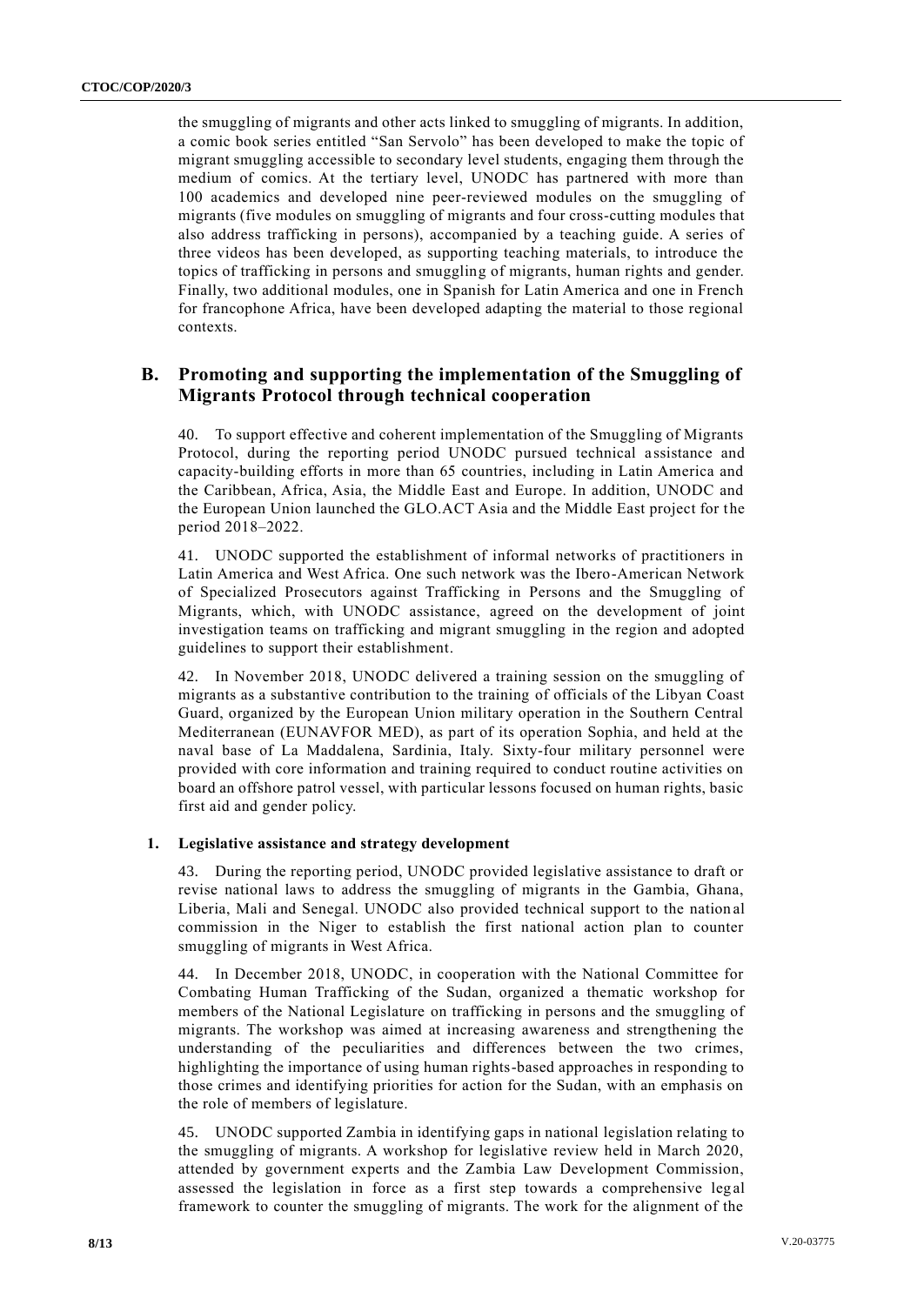current legislative framework with the Smuggling of Migrants Protocol will continue throughout 2020.

46. UNODC, within the framework of GLO.ACT, supported the Government of Colombia in developing a comprehensive strategy to address the smuggling of migrants through a series of workshops focused on legislative assistance. Those efforts culminated in the adoption of the country's first-ever strategy on the smuggling of migrants by the third Intersectoral Commission to Combat the Smuggling of Migrants, with a strong focus on the issue of gender.

47. In November 2019, UNODC organized in Nepal a regional workshop on strengthening the response to migrant smuggling for practitioners from Maldives, Nepal and Sri Lanka. The aim was to promote the sharing of information on patterns, trends and challenges in addressing the smuggling of migrants and initiate a dialogue on policy in order to review current legislation and encourage the ratification of the Smuggling of Migrants Protocol.

#### **2. Strengthening criminal justice responses**

48. During the reporting period, UNODC delivered capacity-building activities and training to law enforcement authorities and judicial authorities in various countries, including Burkina Faso, Côte d'Ivoire, the Gambia, Ghana, Guatemala, Guinea - Bissau, Liberia, Mali, Mauritania, the Niger, Peru and Senegal. Mentorships to enhance the detection and investigation skills of law enforcement authorities on trafficking in persons and the smuggling of migrants were also provided to relevant counterparts in Côte d'Ivoire, the Gambia, Mali, the Niger and Senegal.

49. Moreover, UNODC provided technical assistance and facilitated the negotiations and elaboration of bilateral judicial agreements – namely, on extradition, the transfer of sentenced persons and mutual legal assistance – between Italy and Mali and between Italy and the Niger, to strengthen international cooperation on combating transnational crime, especially trafficking in persons and the smuggling of migrants. Those two rounds of negotiations took place in Rome from 26 February to 1 March 2019 and from 2 to 5 July 2019, respectively.

50. Pursuant to Security Council resolutions 2331 [\(2016\)](https://undocs.org/S/RES/2331(2016)) and 2388 [\(2017\),](https://undocs.org/S/RES/2388(2017)) in 2019 UNODC, jointly with the United Nations Multidimensional Integrated Stabilization Mission in Mali, conducted a series of training sessions to enhance national responses to trafficking in persons and the smuggling of migrants.

51. In South-East Asia, UNODC worked in collaboration with IOM, the Office of the United Nations High Commissioner for Refugees and the Bali Process Regional Support Office to develop a comprehensive training curriculum to prevent and respond to migrant smuggling by sea. The related two-week training course will be piloted in the coming months at the Jakarta Centre for Law Enforcement Cooperation, to be given to law enforcement officials from Indonesia, Malaysia and Thailand.

52. In February 2020, UNODC supported a specialized training course for the investigation and criminal prosecution of the smuggling of migrants, using a case simulation methodology, held in Chiquimula, Guatemala, with 26 participants from law enforcement agencies.

53. In the reporting period, UNODC also continued to support the Government of Algeria by enhancing its investigation and prosecution of trafficking in persons and smuggling of migrants cases. A five-day mock-trial workshop focused on transnational cases of trafficking in persons and smuggling of migrants took place in Algeria in February 2020. Similarly, in March 2020, UNDOC organized a national mock-trial workshop for Egyptian law enforcement officials from Ministry of Interior, the Ministry of Justice, the Office of the Prosecutor General and the Administrative Control Authority. The training methodology for both sessions was based on real case scenarios and used interactive simulation exercises, enriching the experience of the participants by providing diversified knowledge.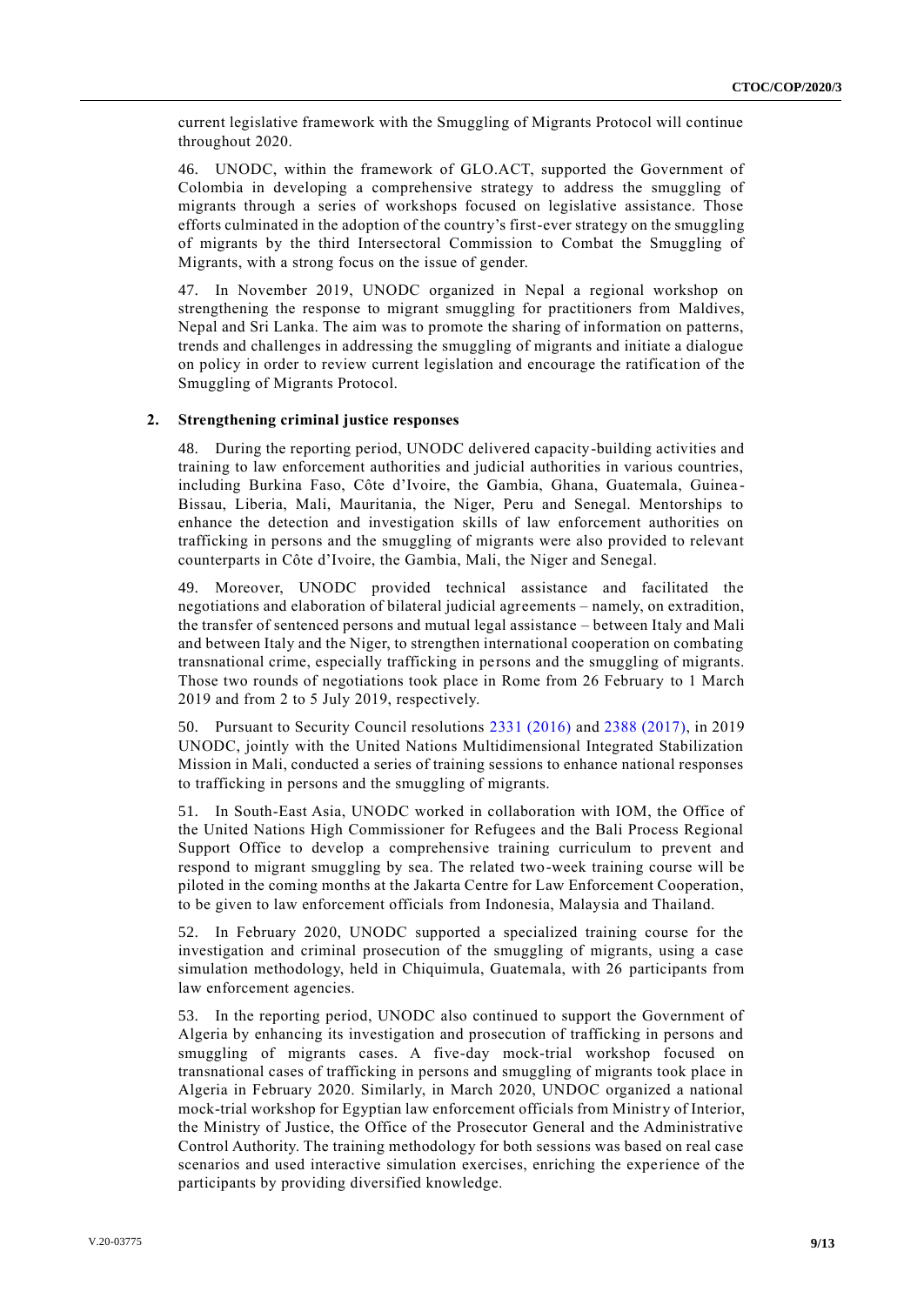#### **3. Promoting international cooperation**

54. As part of the liaison magistrate initiative, UNODC supported the deployment of two Nigerian liaison magistrates, to Italy and to Spain, to strengthen international judicial cooperation between West African countries and European countries on cases of trafficking in persons and smuggling of migrants and related crimes. The liaison magistrates act as an interface between the national central authorities of the deploying country and the host country, on the basis of article 18 of the Organized Crime Convention. By establishing a direct line of communication between two central authorities and building trust, liaison magistrates facilitate the mutual exchange of information and the expedited transmission of mutual legal assistance requests, provide legal advice and solicit prompt follow-up on cases. To date, liaison magistrates have worked on 44 cases, 35 rogatory and mutual legal assistance requests have been sent, multiple investigations have been opened, and a suspect was arrested in December 2019. Under the initiative, another liaison magistrate from the Niger is to be deployed to Italy in the last quarter of 2020.

55. In July 2019, UNODC organized the first subregional workshop for the investigation and prosecution of the smuggling of migrants with the participation of 36 law enforcement agents and prosecutors from Bolivia (Plurinational State of), Brazil, Colombia, Ecuador and Peru. The aim was to strengthen cooperation between neighbouring countries, with a focus on border territories.

56. With respect to the Asia-Pacific region, UNODC and IOM committed themselves in June 2020 to enhancing collaboration to address the smuggling of migrants. The two organizations agreed to improve evidence-based research on current and new smuggling trends by sharing information, in particular on travel documents and identity fraud, and to work to build law enforcement capacity in the region. The initiative is guided by the well-established cooperation agreement of 2012 and the 2018 Joint Platform on Countering Migrant Smuggling of UNODC and IOM. A key element is to enhance coordination between the UNODC Voluntary Reporting System on Migrant Smuggling and Related Conduct and the IOM Document Examination Support Centre. The UNODC Voluntary Reporting System is aimed at strengthening the collection and sharing of data on the smuggling of migrants from across the Asia-Pacific region.

57. The Global Programme against the Smuggling of Migrants and GLO.ACT supported a joint INTERPOL–UNODC operation against the smuggling of migrants, Operation Turquesa, which was conducted in the Americas in November 2019. Authorities in 20 countries on three continents acted on leads and carried out nearly 1 million checks at air, land and sea borders to disrupt the organized criminal groups behind key smuggling routes to the United States of America and Canada. The operation led to the detention of 152 persons, of whom 97 were arrested for smuggling of migrants, 31 for trafficking in persons and 24 for other related offences, and the identification of 775 vulnerable migrants, many of whom had been smuggled and were victims of rape, trafficking or other violent crimes. A major outcome of Operation Turquesa was the arrest of a 32-year old man from Bangladesh believed to be behind one of the largest networks smuggling migrants into the United States. Authorities of Brazil dismantled his entire network, which is alleged to have facilitated the illegal passage of more than 200 nationals of South Asia. The INTERPOL Vulnerable Communities Sub-Directorate, in collaboration with UNODC, subsequently organized a meeting to assess the results of Operation Turquesa, held in the Dominican Republic from 24 to 26 February 2020. Attendees included the INTERPOL Specialized Operational Network against People Smuggling, consisting of experts from the 20 countries that participated in the operational phase of Operation Turquesa, as well as members of that INTERPOL Network from Bangladesh, Pakistan, Portugal and the United States and designated representatives of IOM, UNODC and Uber.

58. In November 2019, UNODC, in collaboration with the National Coordinating Committee for Combating and Preventing Illegal Migration and Trafficking in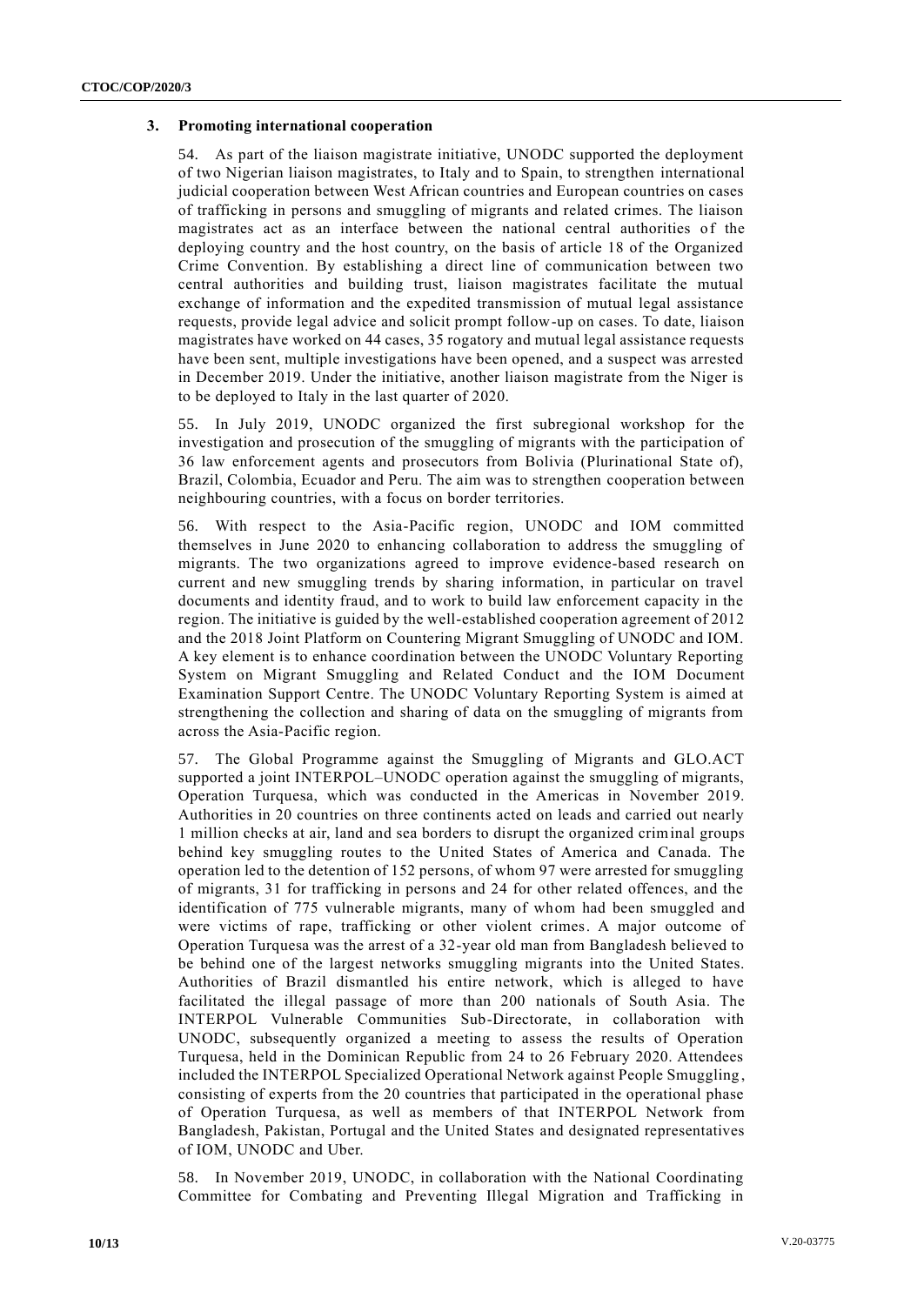Persons of Egypt organized a regional forum entitled "Regional forum for knowledge exchange and cooperation among national coordinating bodies to combat human trafficking and migrant smuggling along the Central and Western Mediterranean migration routes". The forum was aimed at enhancing cooperation and coordination among national coordinating committees on combating and preventing trafficking in persons and the smuggling of migrants affecting various African countries.

59. UNODC organized a subregional meeting on trafficking in persons and smuggling of migrants in Morocco in April 2019. The meeting was attended by 28 government officials from Mali, Morocco and the Niger to enhance international judiciary and law enforcement cooperation and promote the establishment of agreements on information exchange. In addition, UNODC further organized a regional training workshop on international cooperation and mutual legal assistance, held in October 2019 in Morocco, aimed at strengthening skills and capacities of criminal justice officials from Egypt, Libya, Tunisia, Algeria and Morocco to effectively collaborate in preventing and combating trafficking in persons and smuggling of migrants and which provided a platform to discuss the challenges related to effective international cooperation.

#### **4. Data collection and research**

60. In November 2019, UNODC worked with IOM to support the creation of a framework to develop standard operating procedures for crisis-sensitive antitrafficking responses across the Levant, which are of direct relevance to related migrant smuggling.

61. In 2019, UNODC published a comprehensive regional report that examines legislative frameworks relating to the criminalization of smuggling of migrants in the 10 States members of the Association of South-East Asian Nations. The report highlights the similarities and differences at the national level as compared with the international legal framework in this area and develops recommendations to facilitate the accurate and comprehensive implementation of the Protocol's requirements into domestic laws in the countries under review.

62. The UNODC Observatory on Smuggling of Migrants is a flagship project designed to assess criminal activities, as well as the drivers and impact of the smuggling of migrants, in rapidly changing contexts. The Observatory will collect and disseminate robust data, information and analysis related to the smuggling of migrants, including evidence on the modi operandi of migrant smugglers, smuggling routes and the human costs of using smuggling services – such as the risk of kidnapping for extortion – and raise awareness of the dangers along migration routes. In general, the information and analysis provided will be essential to better understand the phenomenon of smuggling of migrants in this context and thus help to more effectively prevent and combat smuggling and related human rights abuses and other crimes, and will complement the UNODC *Global Study on Smuggling of Migrants 2018* and existing data collection and intelligence-sharing by UNODC and other actors. The information is gathered through regular fieldwork in origin, transit and destination countries, in coordination with people on the move, law enforcement authorities, members of civil society and other key actors. Collected information is complemented with regular surveys in origin countries focusing on prospective migrants' journey planning and potential engagement with smugglers. The information gathered for the Observatory will be freely accessible through an online platform set to go live during 2020 and will be updated on a regular basis to provide up-to-date information. The regular fieldwork and surveys will allow for a longitudinal assessment of the data and information. The Observatory has been set up on a pilot basis and will run for an initial period of three years.

63. In January 2020, IOM, UNODC and the United Nations Children's Fund called for proposals to develop a study on the smuggling of migrants and trafficking in persons in Libya, to increase knowledge of the following: the profile of traffickers and smugglers and understanding their modus operandi in the country; the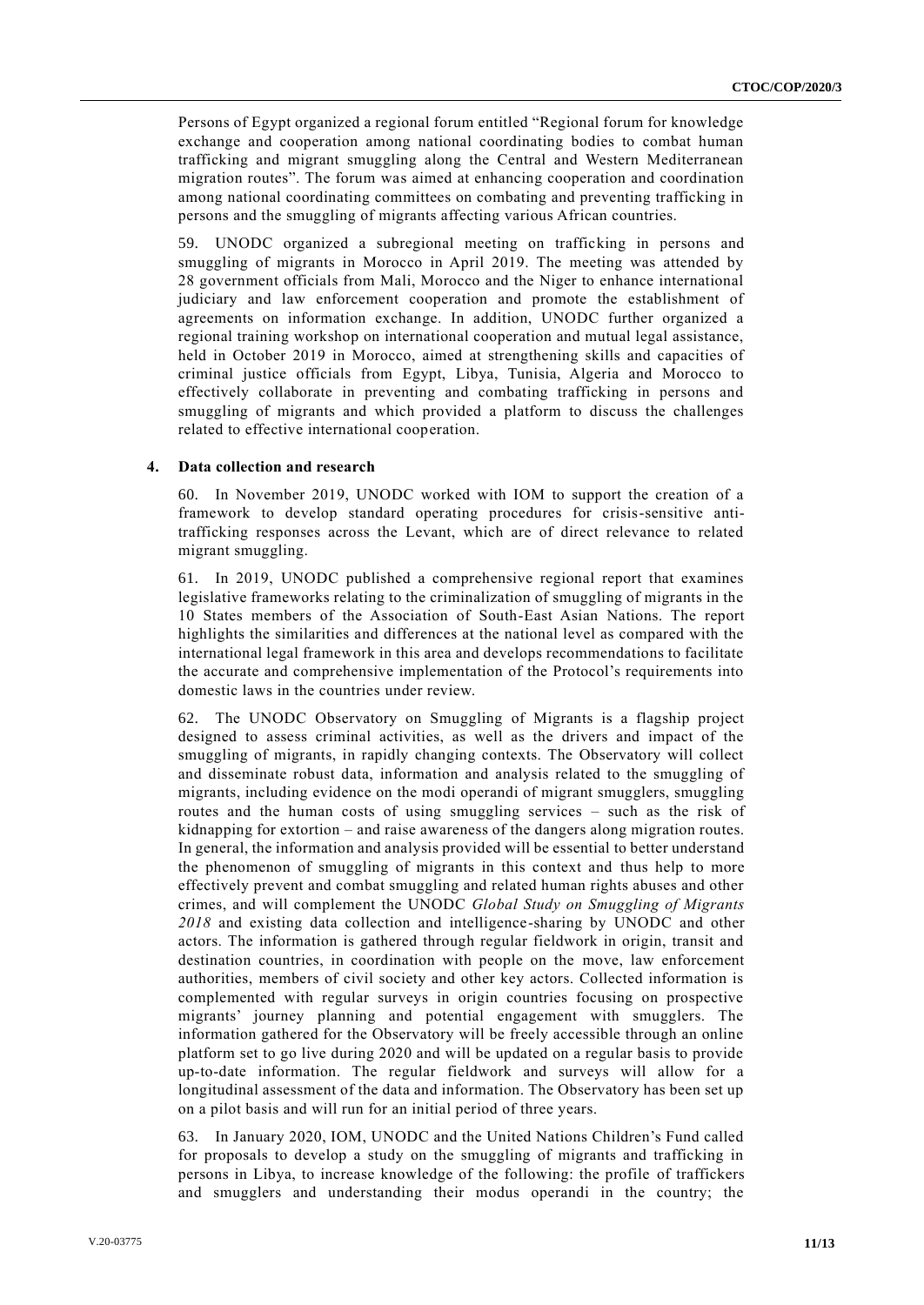vulnerabilities of victims and potential victims of trafficking, which is exacerbated by prolonged conflict; and how to address any legal, policy and institutional gap s in responding to these challenges by promoting regional and international cooperation.

64. In the Niger, UNODC provided technical assistance for the design, development and implementation of a national system for collecting data and statistics on trafficking in persons and the smuggling of migrants. A first workshop on data collection tools and methodologies was held in Dosso, the Niger, in June 2019. Since January 2020, UNODC has been supporting the National Agency for the Fight against Trafficking in Persons and the Smuggling of Migrants by promoting a more systematic approach consisting of regular meetings with all the stakeholders involved in the data collection process in the Niger (national, international and non-governmental actors), with the aim of increasing cooperation on data collection and analysis for evidence-based policies and strategies. A first consultation workshop on the main variables and indicators to be included in the national data collection tool is to take place in August 2020.

65. Moreover, during the reporting period, UNODC conducted a research project on the modi operandi used in the smuggling of migrants and linkages with other forms of transnational organized crime, conducted in Mali and the Niger, which was completed in 2019.

#### **5. Crime prevention and awareness raising**

66. In June 2019, UNODC facilitated a thematic discussion and provided targeted training on the smuggling of migrants by sea at the Caribbean maritime crime conference held in Trinidad and Tobago. The purpose of the discussion was to enhance responses in the region to the smuggling of migrants by sea by providing tools to detect and counter this crime to officials working in crime prevention and criminal justice. The conference was organized by the UNODC Global Maritime Crime Programme and supported by the Global Programme against the Smuggling of Migrants. It was attended by more than 30 participants from Antigua and Barbuda, Barbados, Belize, Grenada, Guyana, the Netherlands, Saint Lucia, Suriname, Trinidad and Tobago and the United States.

67. In February 2020, UNODC organized a five-day awareness-raising event on trafficking in persons and smuggling of migrants at the Royal Police Institute in Kenitra, Morocco, to enhance the capacity of law enforcement officials to respond to those crimes. Key outcomes of the training were, inter alia, a better understanding of key definitions and terminologies related to both trafficking in persons and the smuggling of migrants and increased knowledge of special investigative techniques to address those crime and identify victims of trafficking in persons and smuggled migrants.

#### **6. Protection of and support for smuggled migrants**

68. UNODC, through GLO.ACT Asia and the Middle East, organized five workshops in Pakistan on trafficking in persons and the smuggling of migrants, with a particular focus on victim identification, protection and assistance in March and April 2019. The main aim of the workshop series was to ensure coordination among representatives of law enforcement authorities, social services and civil society in addressing trafficking in persons and the smuggling of migrants, with a view to enhancing protection of the most vulnerable populations, including trafficking victims and smuggled migrants. A total of 102 participants (15 women and 87 men) attended the five workshops, which were held in Lahore, Islamabad and Peshawar.

## **III. Conclusions**

69. The smuggling of migrants is a transnational crime posing unique challenges that require global responses and coordinated action by all stakeholders concerned,